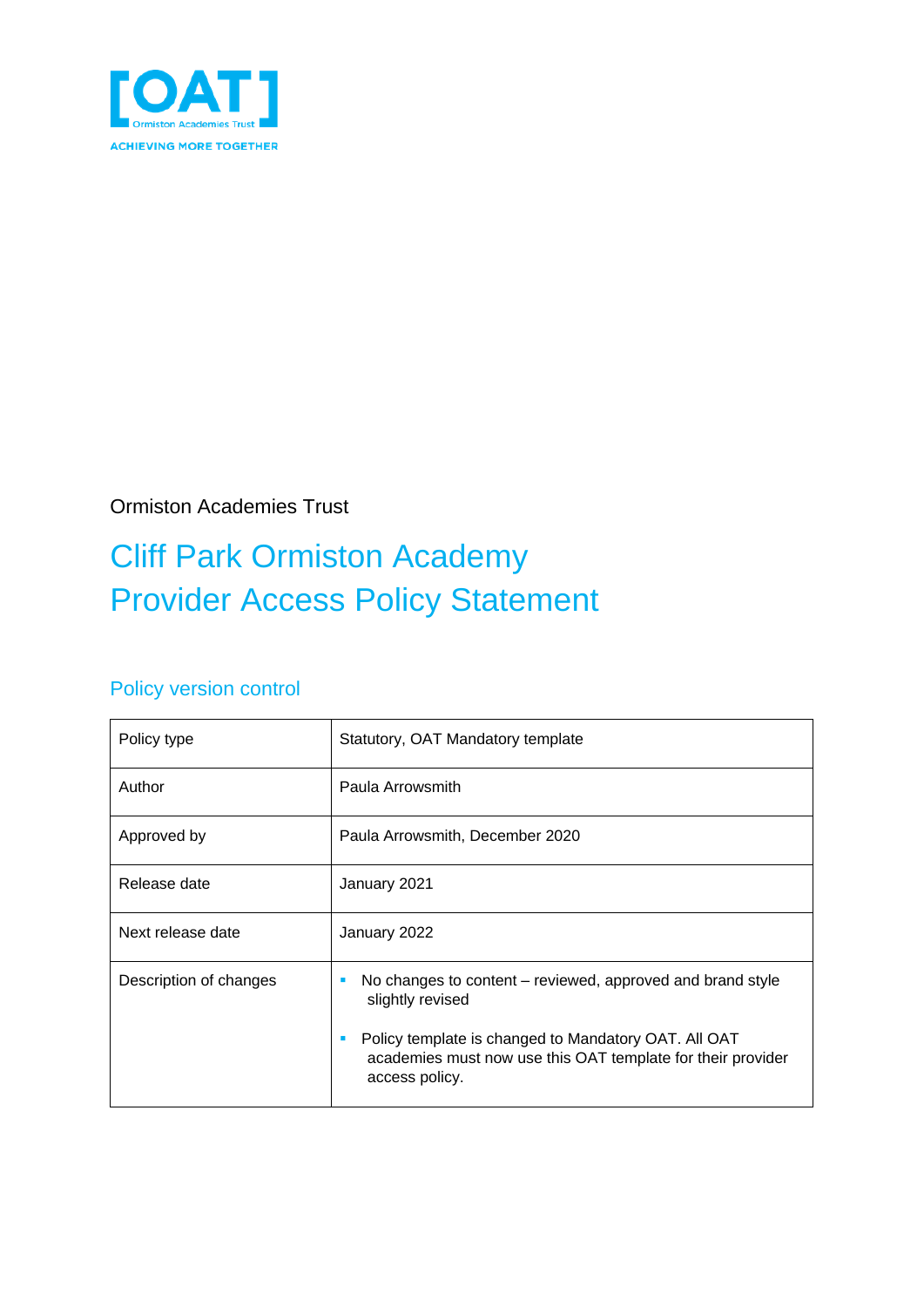

### **Contents**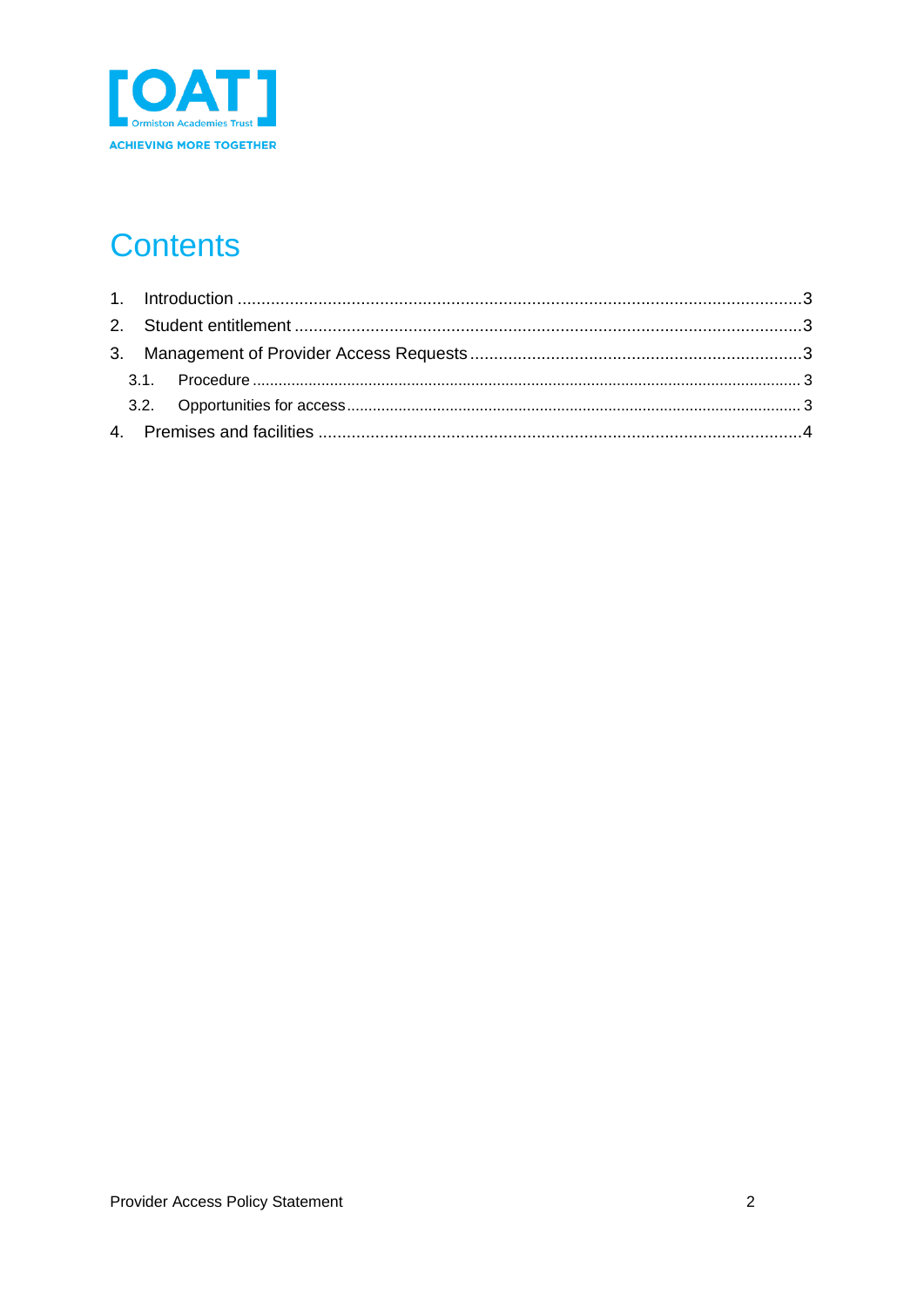

## <span id="page-2-0"></span>1. Introduction

This policy statement sets out the school's arrangements for managing the access of providers to pupils at the school for the purposes of giving them information about the provider's education or training offer. This complies with the school's legal obligations under Section 42B of the Education Act 1997.

### <span id="page-2-1"></span>2. Student entitlement

Students in years 8-11 are entitled:

- To find out about technical education qualifications and apprenticeships opportunities, as part of a careers programme which provides information on the full range of education and training options available at each transition point.
- To hear from a range of local providers about the opportunities they offer, including technical education and apprenticeships – through options evenings, assemblies and group discussions and taster events.
- To understand how to make applications for the full range of academic and technical courses.

# <span id="page-2-2"></span>3. Management of Provider Access Requests

#### <span id="page-2-3"></span>3.1. Procedure

A provider wishing to request access should contact Mrs L Carroll, Careers Lead.

Telephone: 01493 661504 Ext 115 Email: lcarroll@cliffparkoa.co.uk

#### <span id="page-2-4"></span>3.2. Opportunities for access

A number of events, integrated into the school careers programme, will offer providers an opportunity to come into school to speak to pupils and/or their parents:

|        | <b>Autumn Term</b>                                                          | <b>Spring Term</b>                                                                     | <b>Summer Term</b>                                        |
|--------|-----------------------------------------------------------------------------|----------------------------------------------------------------------------------------|-----------------------------------------------------------|
| Year 8 | Trip to Africa Alive<br>Careers lessons within<br>Form Lesson<br>Assemblies | <b>START Careers Programme</b><br>Dementia Drop-Down<br><b>Workshop Assemblies</b>     | Work Shadowing - 1 day<br>Assemblies                      |
| Year 9 | <b>Careers Fair</b><br>Assemblies                                           | STEM drop-down day<br><b>Careers Assembly</b><br>Full programme of NEACO<br>activities | <b>UEA</b> visit<br>Full programme of NEACO<br>activities |